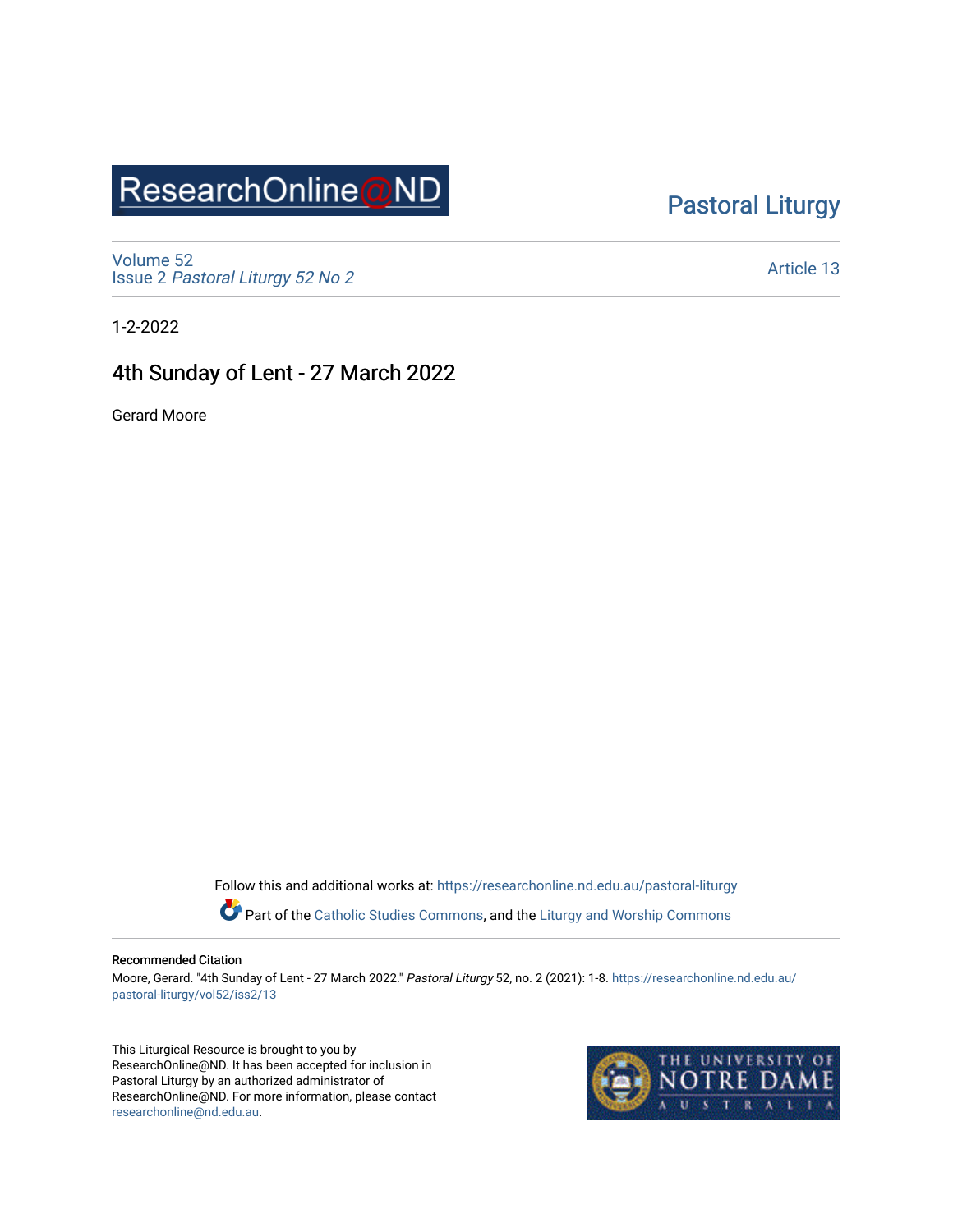

# **27 March 2022**

Fourth Sunday of Lent

Reflection by Gerard Moore

### **Pastoral Note: Fourth Sunday of Lent – Second Scrutiny**

by Vincent Glynn

The second Scrutiny is celebrated after the homily during which the celebrant is encouraged to explain the meaning of the scrutiny in the light of the Lenten liturgy and to encourage the elect that through the prayer of exorcism 'their spirit is filled with Christ the Redeemer, who is light of the world'. This is found in the gospel of the man born blind which can be proclaimed on this Sunday (RCIA 130).

**Pastoral Note:** In parish communities where the elect for the RCIA are taking part in the Lenten scrutinies it is appropriate to read the gospel from Year A.

### **Introduction**

As we worship at the midpoint of Lent, we hear a story to which the needy, sinful and outcast are attracted, while the religious leaders are repelled. What will be our response? Ultimately the audience who turn away cause Jesus' death: the leaders of faith are central to Jesus' trial and condemnation. Ironically, the story of the brother who was 'dead' and came to 'life' will soon be celebrated afresh! Again, we are invited into the immensity of the reconciliation of God, this time through the parable of the forgiving father.

### **Penitential Act**

Use one of the *Roman Missal* texts or this optional litany form:

Lord Jesus, you came to show us the compassion of the Father. Lord, have mercy.

You teach us the delights of God's love. Christ, have mercy.

You show us the joy of forgiveness. Lord, have mercy.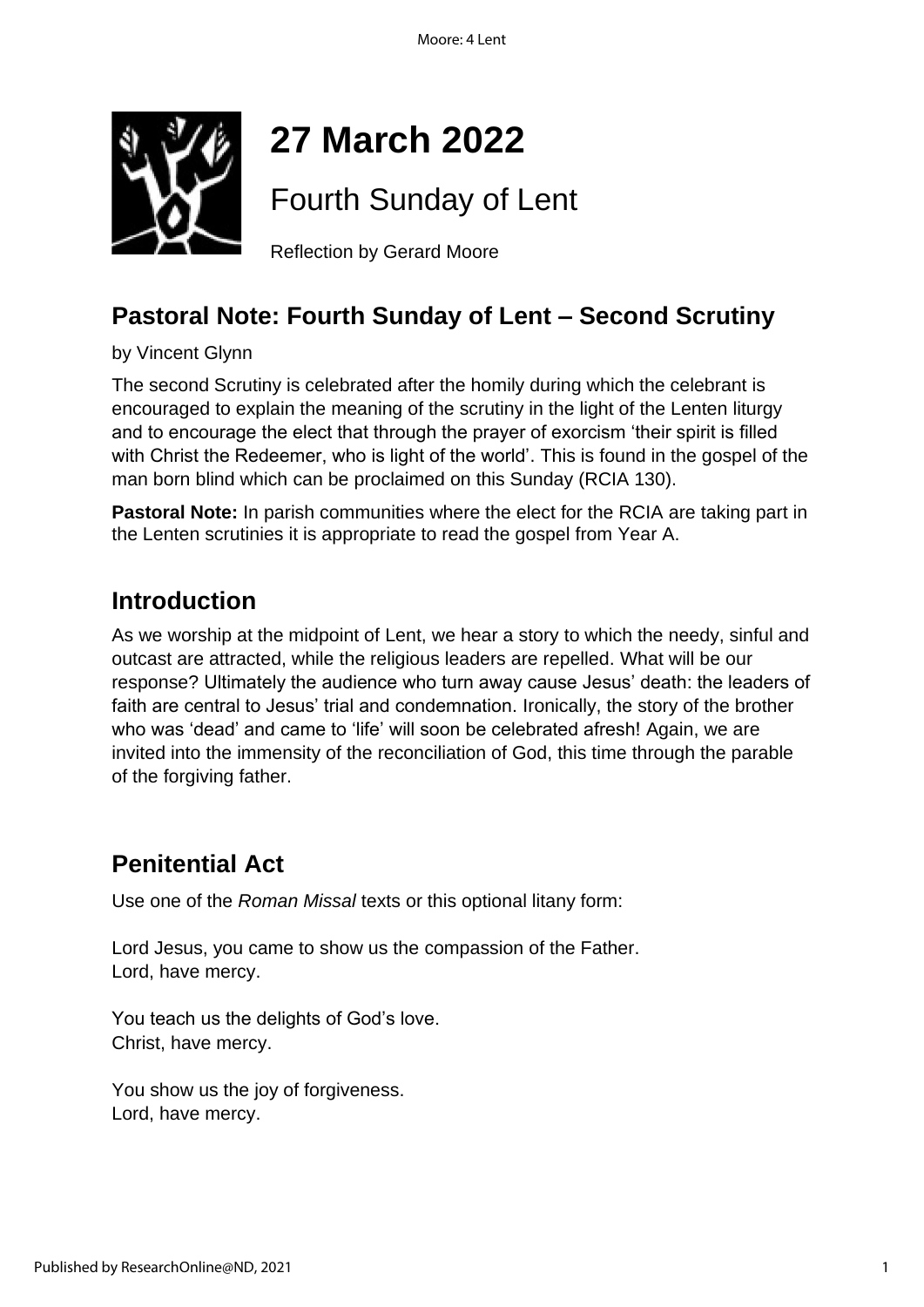### **Collect**

*The oration* O God, who through your Word reconcile the human race to yourself in a wonderful way, grant, we pray, that with prompt devotion and eager faith the Christian people may hasten toward the solemn celebrations to come.

#### *Commentary*

With the penitential season past the halfway mark, our Mass and collect reflect a lightened mood. The rubrics indicate that rose vestments may be used, instrumental music is permitted, and the altar decorated with flowers. In harmony with this, the opening prayer is replete with wonder, haste and eagerness. Already in view are the great celebrations of the Paschal Mystery, the solemn celebrations for which we are prepared by Lent. The invocation of God names in wonderment the central tenet of Christian belief: that through the Word all humanity is reconciled to God. The petition seeks the grace that we will respond. Corresponding to God's reconciling initiative, we ask that the Christian people may 'hasten' towards the celebration of humanity's redemption. The sense of forward and speedy movement mirrors the constant liturgical vocabulary of 'running' towards what God has offered. It also has a sense of Peter's excited venturing to the empty tomb. But it is not careless haste. Rather we are seeking a heart that is keen for the Easter feast, and a faith that is lively to its promise. In part this eager commitment is not simply because the faithful are saved, but because together with everyone across the pages of history, all humanity has been reconciled to God. This is the wonder of the divine reconciliation. The prayer was especially created for the Missal of Paul VI to bring this sense to contemporary believers in that it is pieced together from two ancient sources: a petition from the writings of Pope Leo the Great grafted onto an invocation from an ancient Roman Lenten prayer.

### **First Reading**

#### **Joshua 5:9a, 10-12**

The entry of the people to the promised land is a constant reminder of the care of God and the freedom they have been given.

### **Responsorial Psalm**

#### **Psalm 34:2-3, 4-5, 6-7**

*Taste and see the goodness of the Lord.*

This psalm is used often in Sunday liturgies. We come to receive the body and blood of Christ and to receive the Word of God in order to be nourished. This idea is well expressed in Psalm 34 as it is a psalm that praises God for bestowing such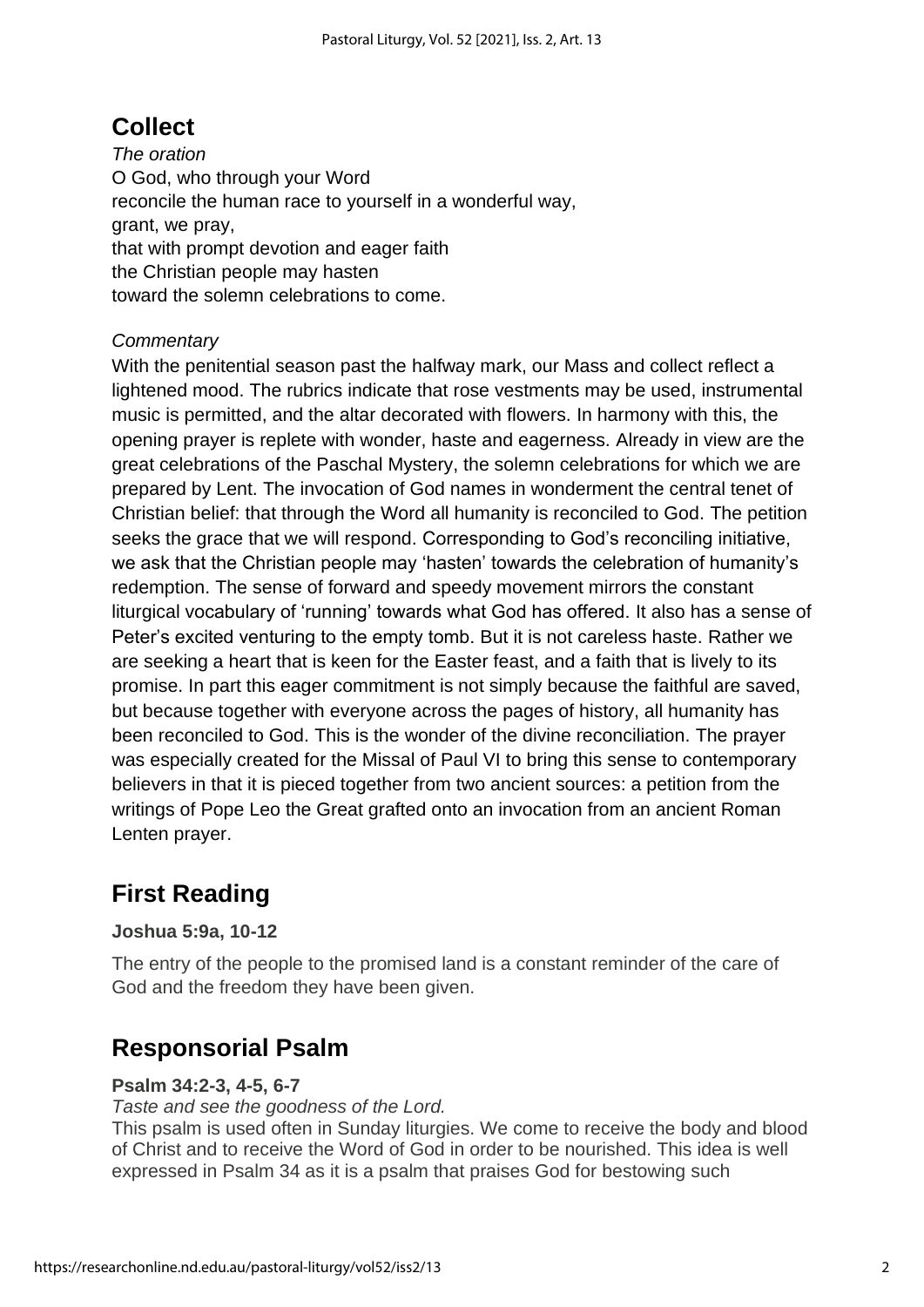goodness on the righteous. This is the Lord who is near to the broken hearted and saves those who are crushed in spirit.

### **Second Reading**

#### **2 Cor 5:17-21**

We are ambassadors for Christ, who has given us a ministry for reconciliation.

### **Gospel Reading**

#### **Lk 15:1-3, 11-32**

The unbounded forgiveness of God is proclaimed to tax collectors and sinners who draw near to God while the religious leaders turn away.

### **Reflection**

The opening sentence of the reading from the Hebrew bible places the wandering people of Israel in the promised land. The reproach of Egypt has been removed through their journey from slavery, across Red Sea waters and thirsty desert expanses, to a land of milk and honey. God has shown the promised fidelity, accompanied the people on the journey and laid before them a new land as their own. This celebration of the Passover was to be their last dependent of God's direct providence: from now on their given land would feed them. There was no longer need for manna.

Entering the fourth week of Lent, the readings are pointing towards the Triduum. The Passover reference takes us to the Last Supper, and the completion of the journey has a sense of being well on the way in our Lenten pilgrimage. The attainment of the land and its abundance speaks of the resurrection and the fulfillment of all things in Christ.

The lection has other features which speak into some themes of an ecological lent. The land is abundant: God has placed us within an astounding creation that feeds and sustains, and we are obliged to maintain this bounty, not destroy it. As well, beneath the surface of this reading, and of the Book of Joshua, is another 'text', another narrative. The mention of Jericho is a reminder that this new land belongs to other people. The wandering Israelites can be described as either refugees or invaders. There will be war over land, and at stake is survival and prosperity. There are also strands of peaceful coexistence: the arrival of Israel and their settling into the land has many layers. For our meditation, the ecological crisis is causing dispute over lands and their management. The management of fire in Australia is one instance. The melting of the Arctic ice is arousing territorial disputes amongst nations with polar regions. There are more difficult tensions in continents where rivers are shared between nations. Our Lenten reflections should include some time spent on whether we are maintaining a lifestyle that allows for land to remain fertile, and its riches shared rather than disputed.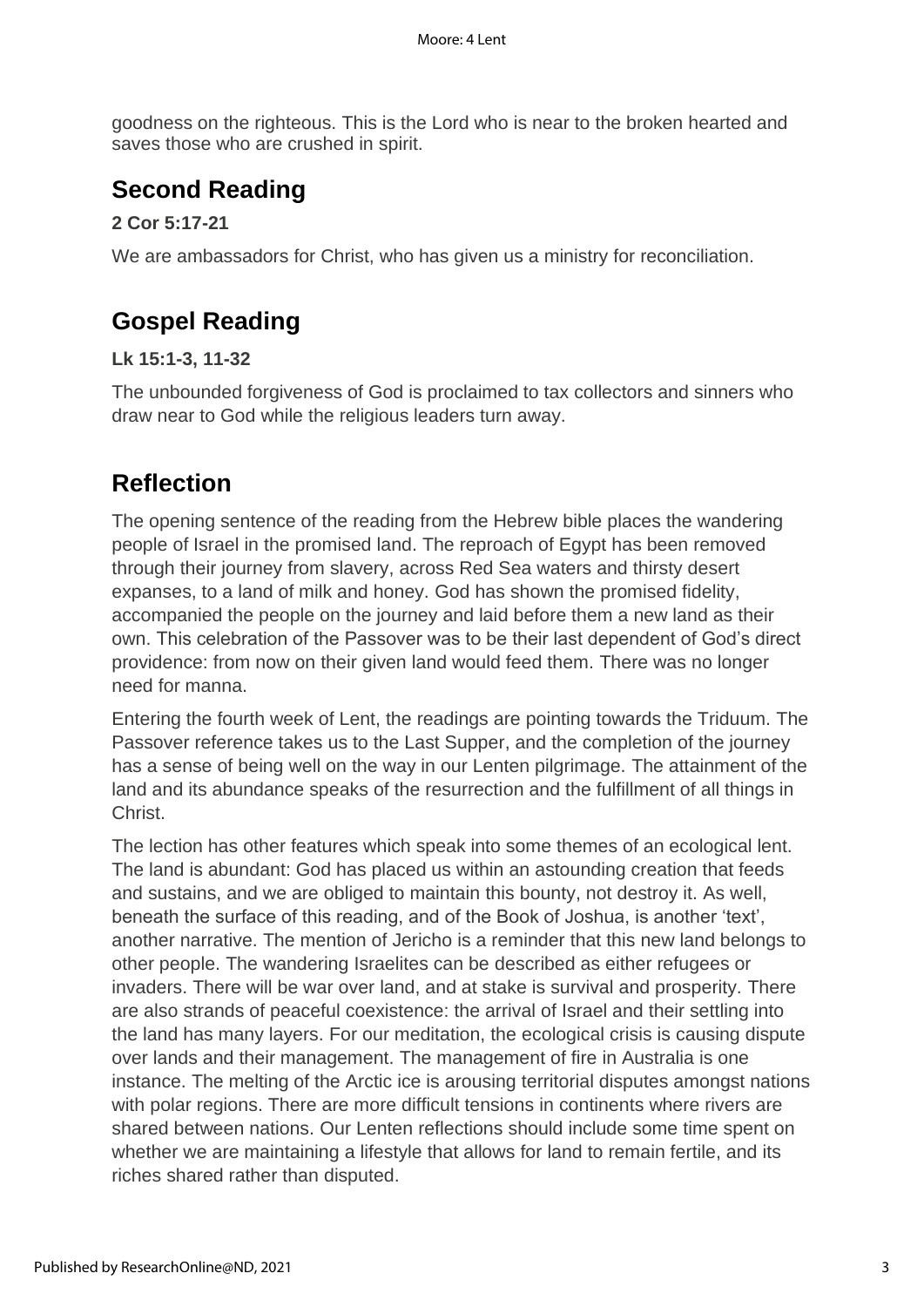Our Pauline reading carries the profound message of our reconciliation in God. It brings us well prepared to the proclamation of today's Gospel, and for the events and meaning of Good Friday.

From the actions of God, a new creation emerges, one at home in Christ and freed from sin. For Paul it is not enough to enjoy this peace and freedom. We are also called to be ministers of reconciliation, ambassadors of Christ. What Christ has done, we too take up, proclaim, and bring about. We have a ministry of reconciliation.

Reconciliation is a theme of particular importance in Australia. So many families migrated to this country, or found their way here by more hazardous routes, to escape violence and turmoil. The nation became a place where reconciliation could be hoped for and often achieved. Yet this welcoming and reconciling needs to be supplemented by a more careful reconciliation with the land, its fauna and flora, its rivers and oceans, its micro-climates and diverse natural forms. And any reconciliation cannot be taken seriously unless there is reconciliation and justice for the first peoples. As Catholics we cannot be ambassadors for reconciliation without addressing the violent history, current racism and prejudice and systemic injustice that we allow to be the status quo for indigenous Australians.

In the words of Pope Francis

I urgently appeal, then, for a new dialogue about how we are shaping the future of our planet. We need a conversation which includes everyone, since the environmental challenge we are undergoing, and its human roots, concern and affect us all. The worldwide ecological movement has already made considerable progress and led to the establishment of numerous organizations committed to raising awareness of these challenges. … We require a new and universal solidarity. As the bishops of Southern Africa have stated: "Everyone's talents and involvement are needed to redress the damage caused by human abuse of God's creation". All of us can cooperate as instruments of God for the care of creation, each according to his or her own culture, experience, involvements and talents. (*Laudato Si!* 14)

The Gospel story is so well known that it does not bear retelling here, however there are some features that inform our Lenten fare.

The opening sentence sets the context. As Jesus preaches, the needy and sinful and outcast are drawn near, while the religious leaders turn away. This will cause Jesus' death: the leaders of faith are central to Jesus' trial and condemnation. Ironically, the story of the brother who was 'dead' and came to 'life' will soon be celebrated afresh! The parable is misnamed. The focus of the narrative falls to the forgiving father, while too often our focus is on the son and his journey of repentance. The son expects little, while the father's response is deep from the heart of a saddened parent: nothing is to be spared to welcome back the one who was lost to the family yet was always loved and always missed. The older brother has misunderstood the meaning of the celebration. The father's love for the prodigal does not endanger his status or place in the household or reputation as steadfast.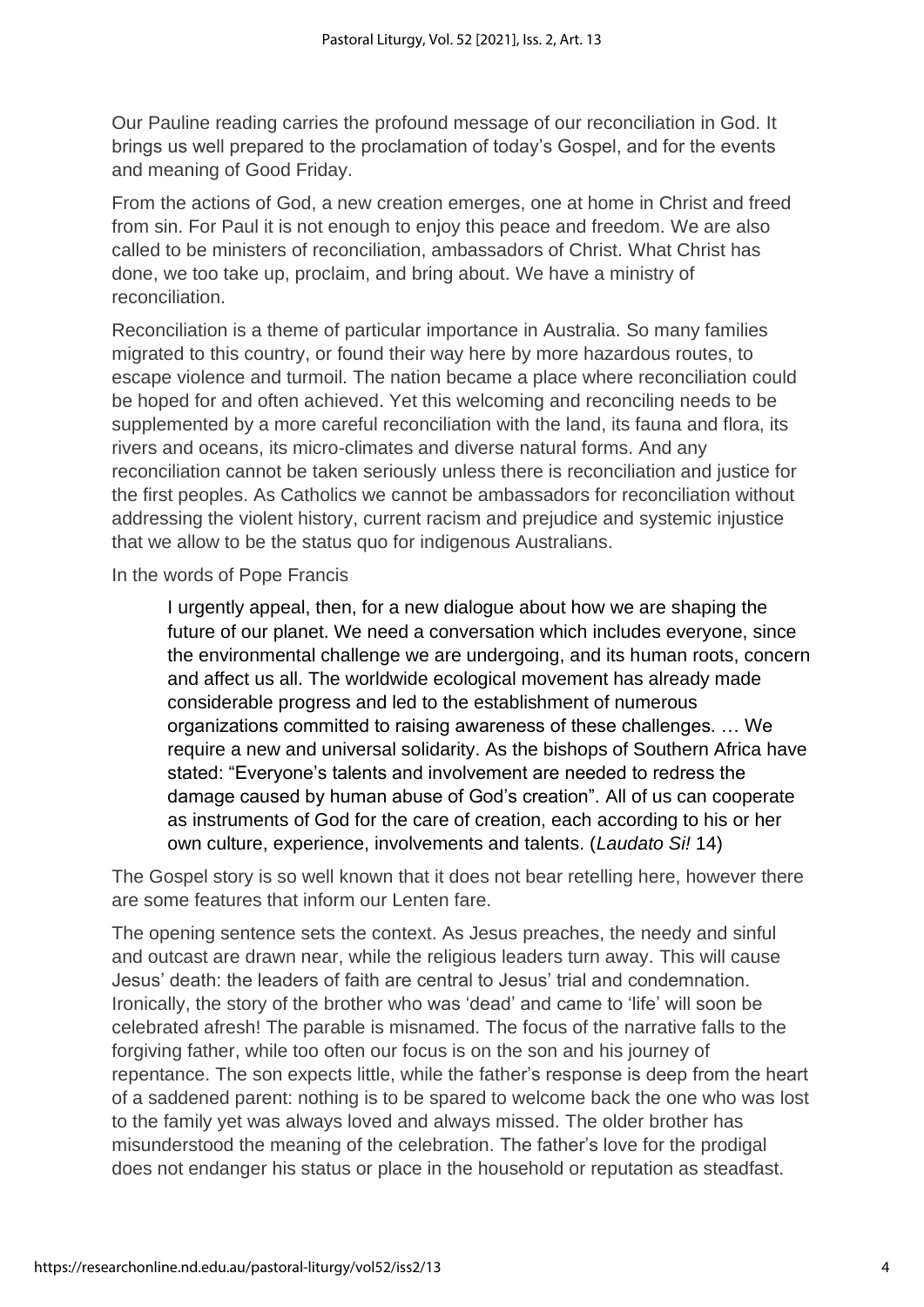Divine love is not a calculation, but rather a reservoir without limit. There is ample room in the heart of the father for both of his sons to be loved.

The younger son committed heinous crimes: he debased his father, split the family inheritance, destabilized the family, squandered the future. This takes us back to the setting of the Gospel passage: the sinners are drawn to God; the leaders turn away. We are to be ambassadors of this divine reconciliation.

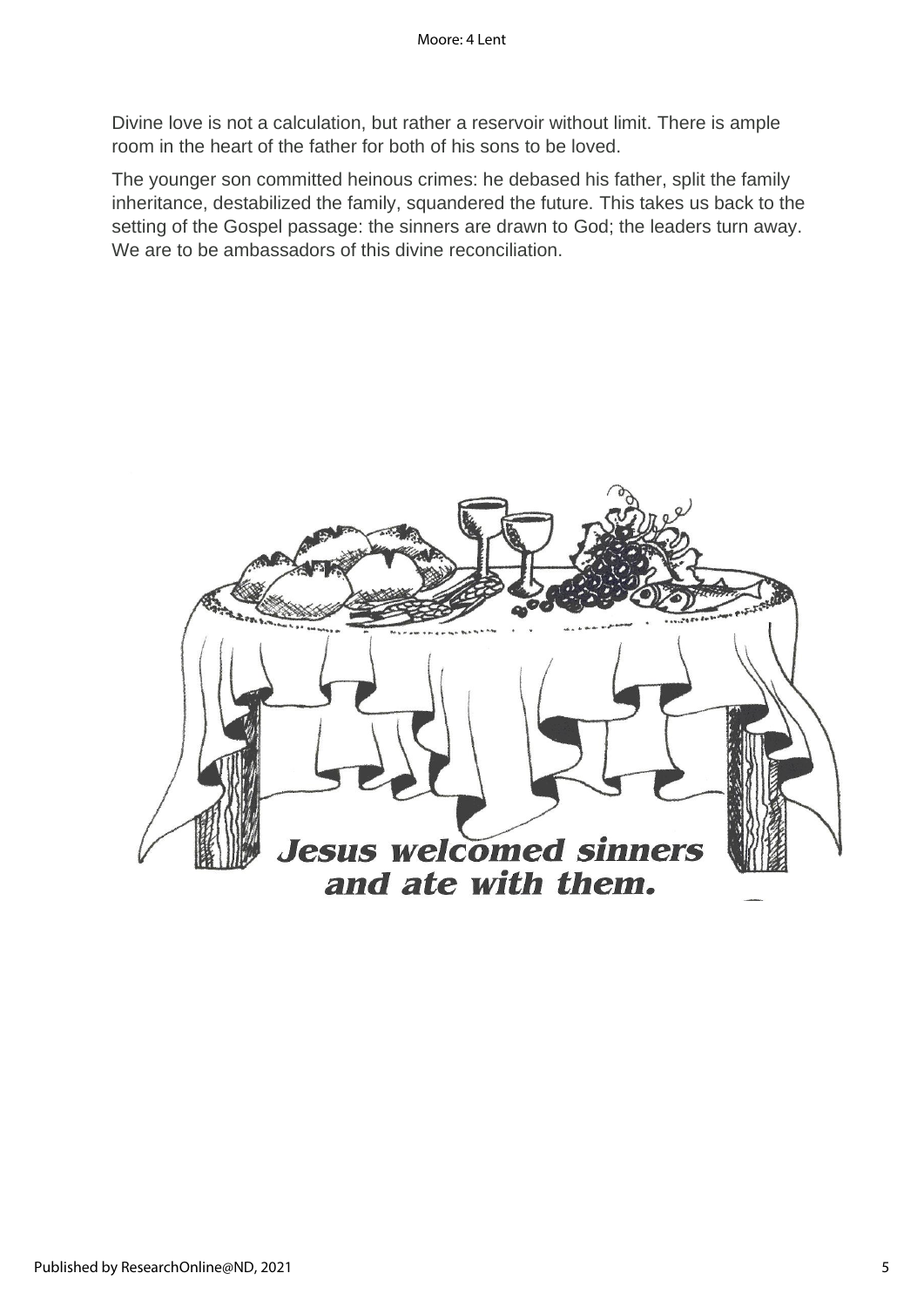## **Prayer of the Faithful**

### **Introduction**

God is revealed to us as the Bread of Life, and so we turn now during this season of Lent with our petitions and the knowledge that our needs will be answered.

### **Petitions**

We pray for the leaders of the Church, especially Pope Francis and the bishops, that through the Spirit they may possess the wisdom and grace to lead the Church and its people into the Synod in 2023 with willingness to do God's will. *(Pause)* Lord hear us OR We pray to the Lord.

We pray for the leaders of our world that they will work together wherever possible to alleviate the pressure from climate change on our created world. *(Pause)* Lord hear us OR We pray to the Lord.

We pray for the members of the Plenary Council as they work in preparation for the second Assembly in July. May their efforts truly reflect the needs of the People of God and help us grow as a Church.

*(Pause)* Lord hear us OR We pray to the Lord.

We pray for those who feel shame or exclusion due to their frailty. May God's loving kindness and forgiveness be brought to them through the Holy Spirit so they feel accepted, loved and valued by those around them and those who care for them. *(Pause)* Lord hear us OR We pray to the Lord.

We pray for those who do not recognise Christ as the Messiah, that in this coming season his goodness and divinity will be revealed to them so that they may know that they are saved.

*(Pause)* Lord hear us OR We pray to the Lord.

We pray for those who need refuge and those who are unable to get home because of the pandemic. May God who brought the Israelites from Egypt, carry them safely to the place they have been promised.

*(Pause)* Lord hear us OR We pray to the Lord.

### **Conclusion**

Father, all these petitions have been brought to you by your faithful children. Grant them through the power of the Spirit and in the name of your Son, Jesus Christ.

#### **Amen.**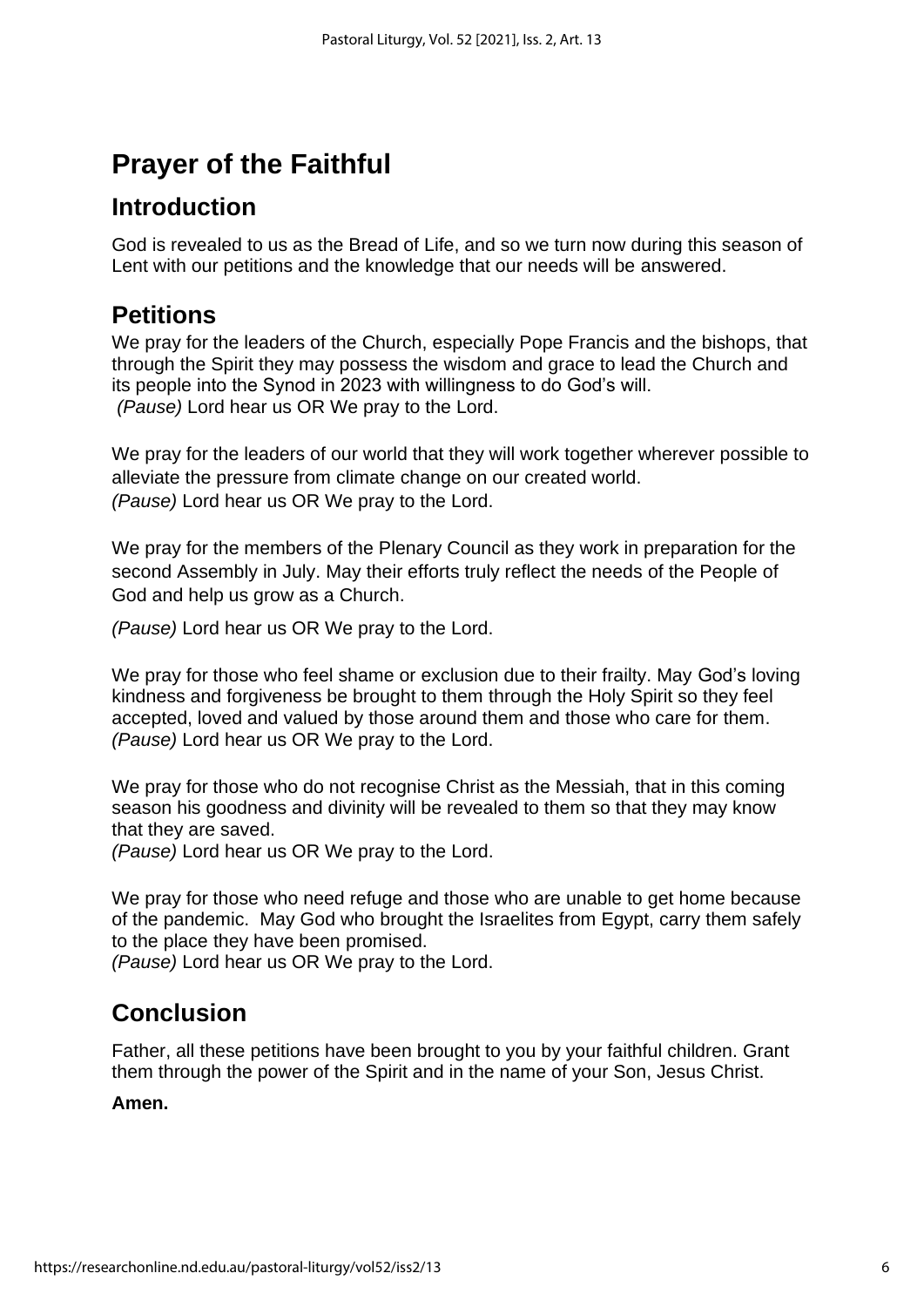### **Music selections by Alessio Loiacono and Chris deSilva**

#### **GA**

Amazing grace. J Newton. 437 A new heart for a new world. T Watts/ M O'Brien. 438 Bless the Lord my soul. M. Haugen. 84 God of mercy and compassion. M. Hodgetts/ P Jones. 302 I heard the voice of Jesus say. H Bonar/ R V Williams. 468 Love divine, all loves excelling. C Wesley/ R Prichard. 463 Love is his word. L Connaughton/ A Milner. 462 Praise to the holiest in the height. J H Newman/ S Webbe. 410 Return to God. M Haugen. 304 Taste and see God's love. D. Browne/ J Wood. 203 Tree of life. M Haugen. 307 Yes, I shall arise. L. Deiss. 214

#### **AOV1**

Amazing grace. J Newton. 29 A new heart for a new world. T Watts/ M O'Brien. 158 Be reconciled as one. C Willcock SJ. 162 Gather us together. O. Alstott. 111 I heard the voice of Jesus say. H Bonar/ R V Williams. 54 Strong and constant. Frank Andersen MSC. 110

#### **AOV2**

Table of plenty. D. Schutte. 20

#### **AOV4Kids**

Rejoice in the Lord. Traditional melody. 75

#### **CWB**

Bring us back to you, O Lord our God. Jean-Paul Lécot and Sr Lucia Fay. 629 God of mercy and compassion. Michael Hodgetts. 692 O Father, I know I can count on your mercy. Kathleen Boschetti MSC. 762 Our Father, we have wandered. Kevin Nichols. 784 Strong and constant. Frank Andersen MSC. 812 There's a wideness in God's mercy. Frederick Wiliam Faber. 838 Yes, I shall arise. Lucien Deiss. 867

#### **CWBII**

*Sunday by Sunday hymn suggestions* Bring us back to you, O Lord our God. Jean-Paul Lécot and Sr Lucia Fay. 287 God of mercy and compassion. Edmund Vaughan CssR/Paul Bird CssR. 290 Our Father, we have wandered. Kevin Nichols. 297 A new heart for a new world. Trisha Watts and Monica O'Brien. 477 There's a wideness in God's mercy. Ferederick William Faber. 624 Yes, I shall arise. Lucien Deiss, CSSp. 648 *Additional selection by Chris deSilva* Return to God. Marty Haugen. 298